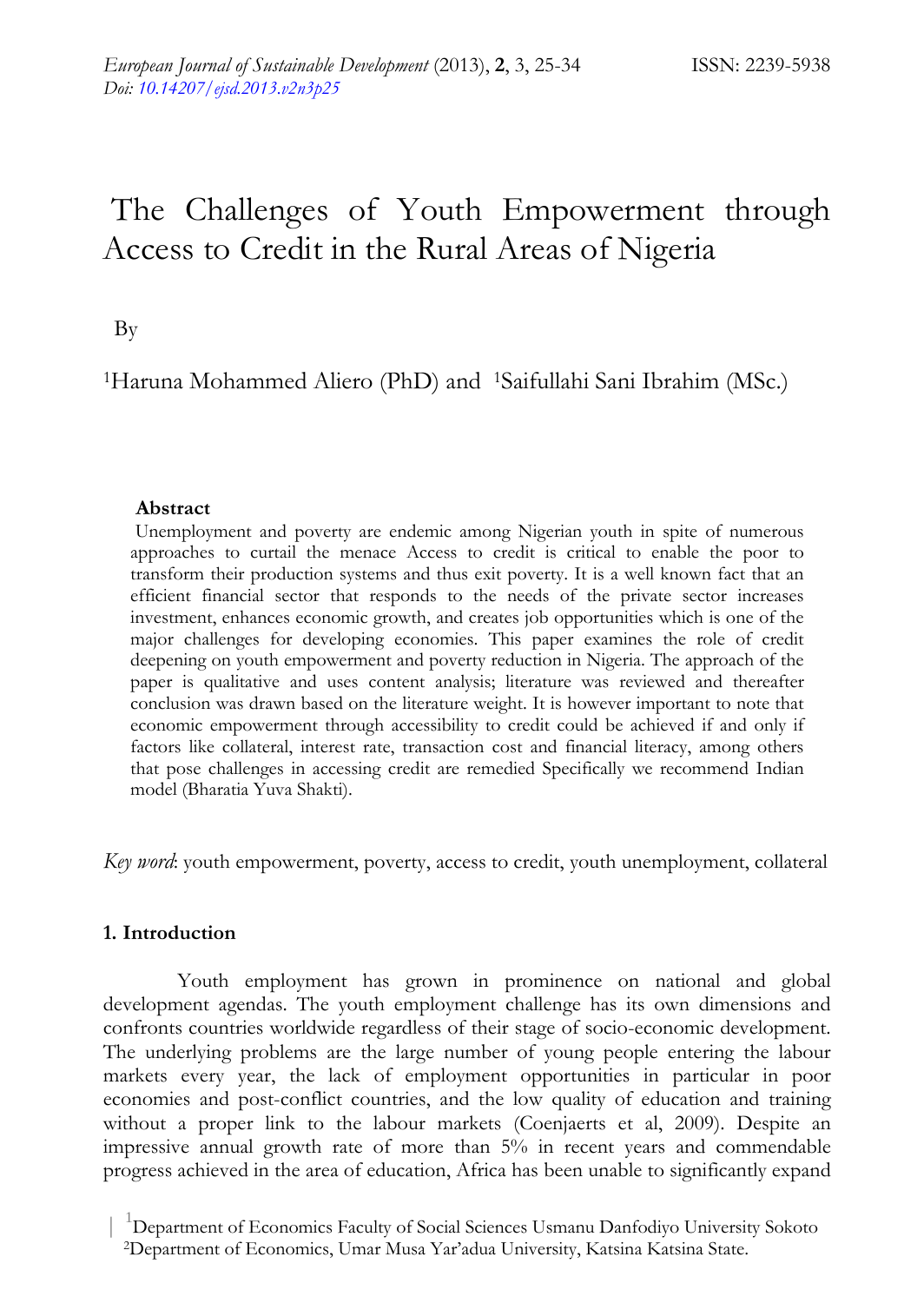employment opportunities for young people. The African Development Bank (AfDB) (2011) reported that about 70% of Africa's population is aged below 25years, while about 37% of their labour are youths. The youth constitute 60% of the total unemployment in Africa. The problem is compounded because many young people are lacking in relevant skills while those that have some form of education often exhibit skills that are not at odds with current demand in the labour market. Hence, paradoxically, African countries are increasingly experiencing the phenomenon of educated unemployed resulting from mass education. The Bank also stated that about 5million graduates are produced annually by African Universities with many displaying low employment capacities when they enter the labour market.

Addressing the menace of youth unemployment is one of the daunting challenge facing successive governments in Nigeria. This is certainly in recognition of the fact that youth empowerment is an important issue to economic growth and development. Youth represents group of people with limited portion of life to contribute immensely toward expanding the production possibility frontier of their country. This is so if their skills are harnessed and effectively put into productive uses. It is however worthwhile to note, that limited portion of life is the irreversible youth age (Jimba, 2007). Unlike the productivity of capital, human capability diminish with age, as such, if not previously utilized, the preceding productivity cannot be brought to use at a later stage and so the end result will be prevalence of unwanted social disorder such as political thuggery, kidnapping, delinquency and prostitution, among others (Ibrahim, 2011).

There is an old saying base on resources endowed in the country that Nigeria is too rich not to be poor but reverse is the case as what is obtaining is that the country is too poor not to be rich. Unsurprisingly, over two-third of Nigerians are poor and majority of whom are youth that are pathetically living in hopeless and helpless condition. It is a well known fact that, ssocieties that fail to acknowledge the particular challenges facing youth and involve them in decision making will find it difficult to achieve the Millennium Development Goals (MDGs) especially, goal number one which is concerned with reductions in poverty levels at least by half by 2015 (World Youth Report 2005).

The issue of youth empowerment and leadership is gaining increasing importance in the development agenda of national governments, regional entities and international development organizations. Most notably, there is a new momentum to promote the participation of youth groups and non-government organizations (NGOs) in a wide range of policy dialogues and policy development initiatives to ensure that opinion of youth are also recognized in governance. In fact, the economic role of the youth is so important that it is enumerated as Target 16 of Goal Number 8 of the MDG where it states interlia: Develop a Global Partnership for Development: in cooperation with developing countries, develop and implement strategies for decent and productive work for youth.

 Empowering the poor youth with education does not only give them access to good employment but also gives them access to information which they can use to take advantage of market opportunities (IPAR, 2007). It has been argued that lack of market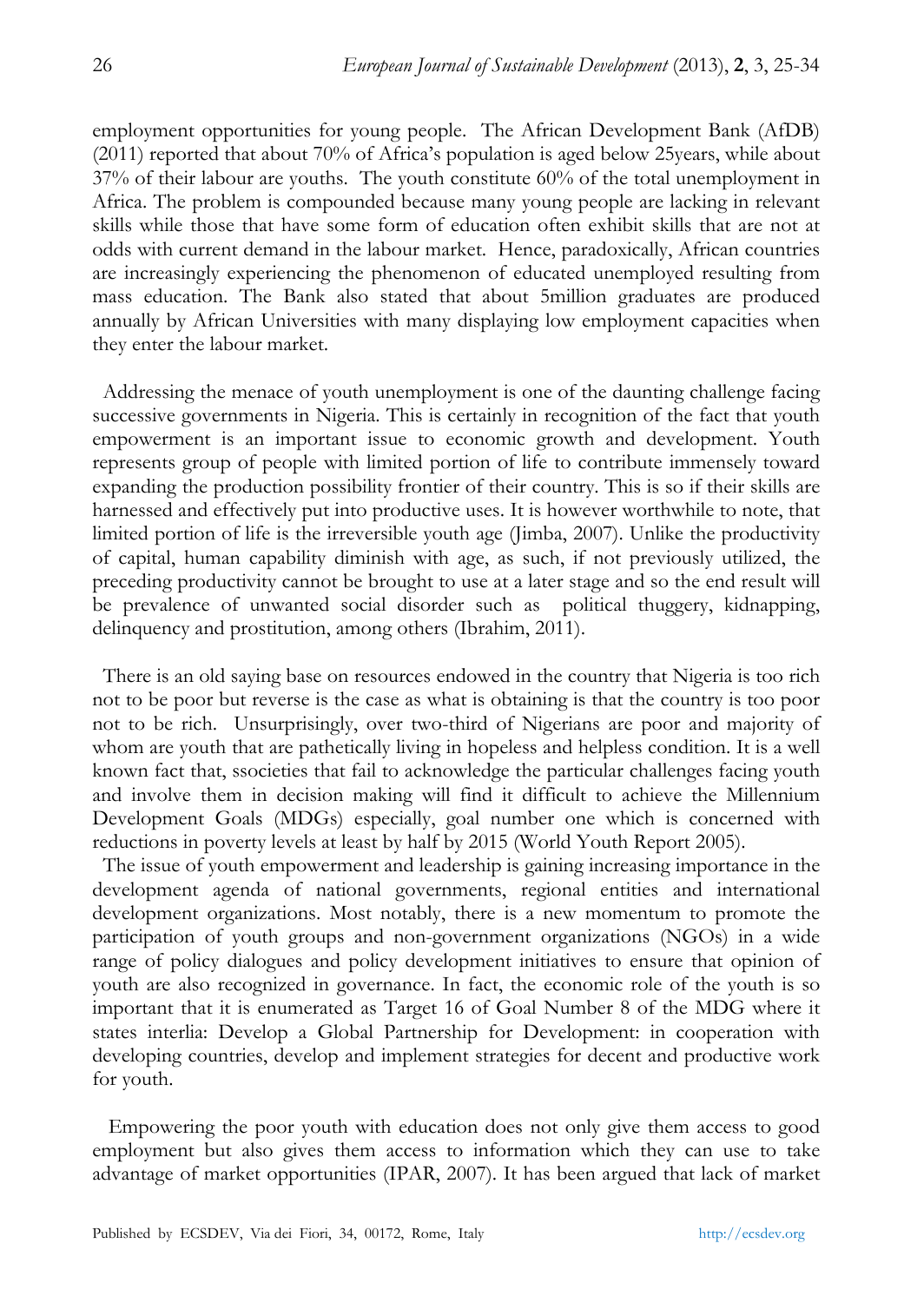information and therefore, inadequate access to finance by the poor youth, is one of the main reasons why they remain poor. It is in this regard that Burgess and Pande (2003) argued that access to credit is critical to enable the poor to transform their production systems and thus exit poverty. Access to finance through credit assists the poor not only to smooth their consumption but also to build their assets, which enhance their productive capacity (IPAR, 2007). Against this background, this study intends to analyse the challenges of access to finance as a veritable tool for youth empowerment in Nigeria, with a special focus on rural areas. To achieve this objective, the paper is divided into five sections including this introduction. Section two reviewed the situation of

unemployment in Nigeria, section three presents the effect of access to credit on youth empowerment and poverty reduction while section four contains challenges of access to credit on poverty reduction and the fifth section concludes the paper.

### **2. Effect of Access to Credit on Youth Empowerment and Poverty Reduction**

The literature addressing the question of whether finance creates growth (e.g., Hicks, 1969) or follows growth (e.g., Robinson ,1952) is vast, and dates back at least as far as Schumpeter (1912). There is ample evidence showing a strong and causal relationship between financial sector development and economic growth. An efficient financial sector that responds to the needs of the private sector increases investment, enhances economic growth, and creates job which is one of the major challenges for developing economies (Nasr, 2006). Improving households' access to financial services will also help to reduce poverty and improve income equality while financial exclusion can retard economic growth and increase poverty and inequality (Butler and Cornaggia, 2008). Robust economic growth cannot be achieved without putting in place well focused programmes to reduce poverty through empowering the people especially youth by increasing their access to factors of production (CBN, 2005). The capacity of the poor would be significantly enhanced through the provision of financial services more especially credit to enable them engage in economic activities and be more self-reliant, increase employment opportunities, enhance household income thereby leading to the youth empowerment.

Youth empowerment has been recognised as a catalyst for achieving pro-poor growth among the Less Developed Countries (LDCs). This led Sacerdoti (2005) to argue that faster economic growth will not be possible without deepening of the financial system and, in particular, more support from the banking system. He further showed that there is strong association between access to bank credit and overall economic development of a country. Access to finance can help poor youth to increase income, build viable business, and reduce their vulnerability to external shocks. It can also be a powerful instrument for self-empowerment by enabling the poor, especially youth, to become economic agents of change (Bashir, 2008). As noted by De la Torre and Schmukler (2006), the discussion of the plausible channels through which financial depth could cause economic empowerment often resorts to access related stories. Prominent in this regard is the Schumpeterian view that finance lead to growth because it reduces creative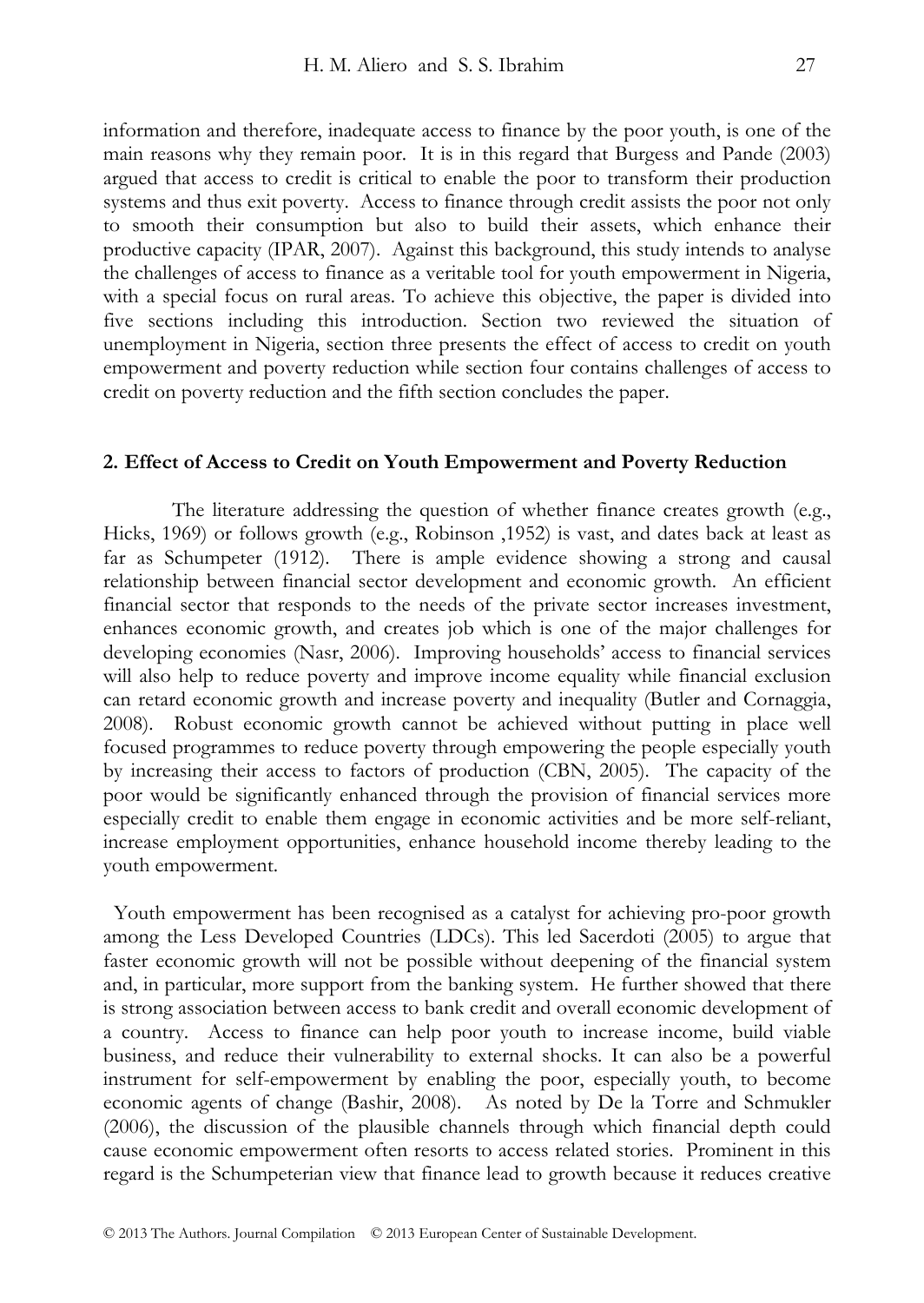destruction by allocating resources to efficient newcomers. That is through broader access to external funds, talented newcomers are empowered and freed from the disadvantages that would otherwise arise from their lack of inherited wealth and absence of connection to the network of well off incumbents (Rajan and Zingales, 2003).

Aggregate economic growth and efficiency are influenced by financial transaction in their role in agglomerating capital, selecting projects most likely to yield the highest return, monitoring borrowers (investors), enforcing contracts, transferring, sharing, and pooling risk, and promoting diversification (Stiglitz, 1993). An expansion of the supply of agricultural credit will have a better chance of success if it is embedded in effort to improve the performance of rural financial market and in effort to achieve greater market integration and more rapid economic growth in the rural areas (Gonzalez-Vega, 2003). The ability of the poor to borrow a small amount of money to take advantages of a business opportunity not only impacts positively on eradication of poverty but also tend to swell the rank of micro-entrepreneurs (Egwuatu, 2008). The supply of efficient, sustainable, and broadly-based financial service is particularly important in rural areas, giving high risks and transaction costs in most rural markets for goods, services, assets, and factors of production, which result in large degrees of market fragmentation that is, the costs and risk are responsible for low level of market integration and for a wide dispersion of the marginal rates of return on resources used (Mckinnon, 1973).

# **3. Challenges of Access to Credit on Poverty Reduction**

The growing interest in financial deepening has been an interest in poverty alleviation. Though, the relationship between poverty and finance is quite complex, it is most important to recognize that, despite major earlier attempts to expand the supply of agricultural credit and despite the massive use of public funds for this purpose, the majority of the youth, especially in the rural areas of the developing countries have actually never had access to formal financial services (Gonzale-vega, 2003). Thus, the basic question is; why has the youths not had adequate access to formal financial services, despite their legitimate demands, for various types of loans, deposit facilities and other financial product. Some of the factors identified in the literature are explored below:

# **3.1 The Tyranny of Collateral**

It is widely acknowledged that for bank intermediation to deepen it is necessary that collateral is sufficiently available to borrowers and enforceable to lenders (Sacerdoti, 2005). One way in which a financier can reduce the risk of losing his money due to uncertainty is by requiring collateral. Collateral reduces the problem of uncertainty, since the lender can theoretically recover some, or all, of his loan in the event of nonrepayment. It also reduces information asymmetries; it is often easier to value physical assets than to value character. Moreover, the borrowers will find it very costly to mortgage their valuable collateral if they intend to default, because they certainly know defaulting implies forfeiting the asset so mortgaged. Thus, the collateral requirement can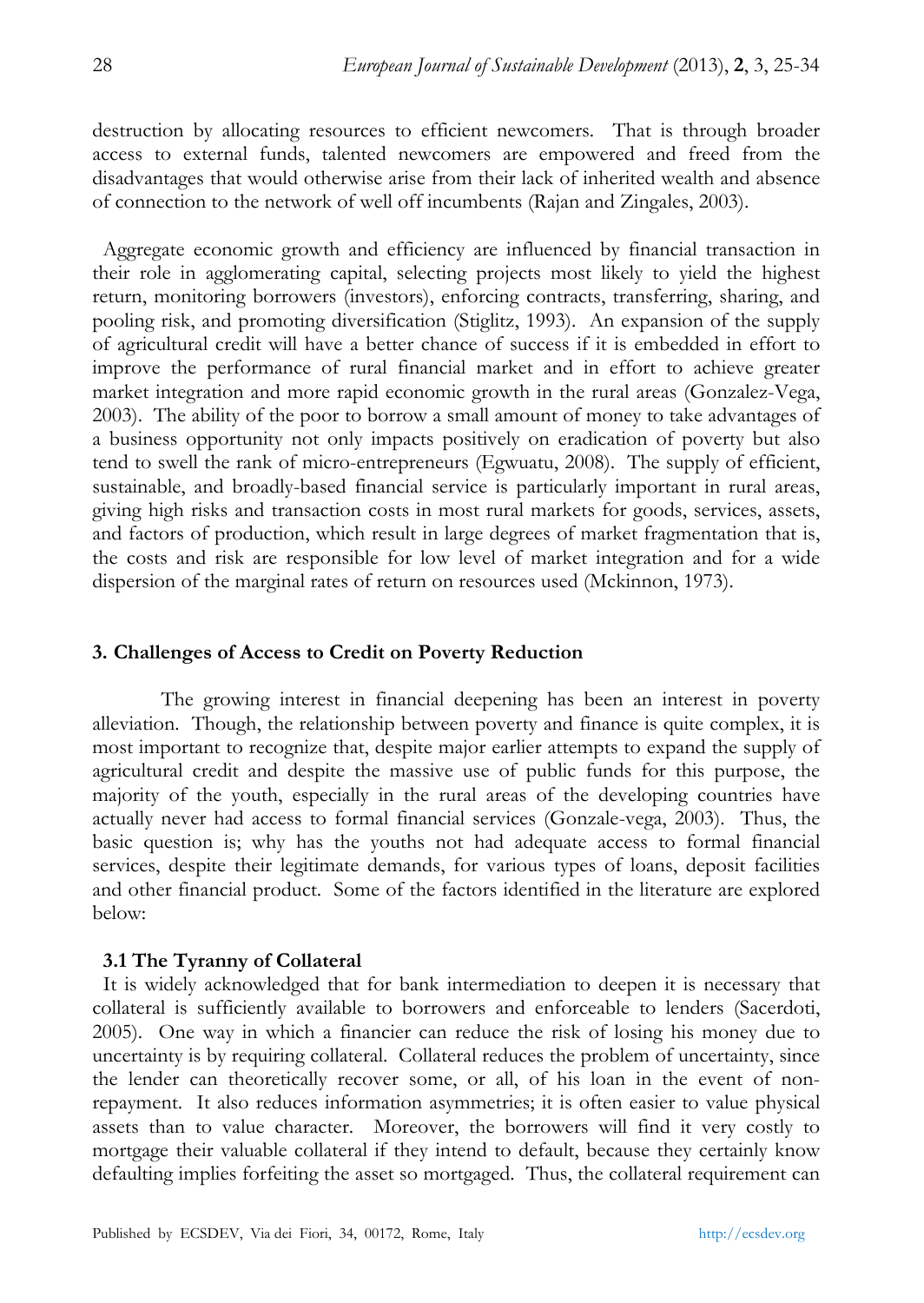also help to weed out rogues from honest borrowers, leaving only bona-fide applicants who genuinely ready to repay the loan. The potential loss of their collateral also makes the borrower think twice before investing in very risky ventures (Basu, 2006).

Unfortunately, most people in developing countries are living in abject poverty, they do not own assets that are acceptable as traditional collateral on loans, this hinders financial access to the rural poor (Fleising and De la Pena, 2003). Besides, collateral realization processes are often very weak in Sub-Saharan Africa (SSA), this as a barrier to credit protection, was aggravated by the fact that in many countries the process of issuance of tittles is extremely low, due to the absence of appropriate procedures for registration of properties, and inadequate facilities in the registration offices (Sacerdoti, 2005). It is apparently clear that a poor-youth typically do not have collateral, so they lose out once again. Another problem is that collateral can only provide security to lenders in an environment where households have proper titles to their assets, and where the legal system makes it relatively straight forward for lenders to enforce contracts and repossess collateral ( Basu, 2006). In most of the LDCs property rights and titles, particularly, in the rural areas are generally lacking or not clear.

## **3.2 Financial Literacy**

It has been observed that financial institutions in developing countries appear inaccessible to youth dwelling in rural areas because not only they are sparsely populated but also because they lack adequate critical financial knowledge that is essential for financial intermediation in the area (Beck and La Torre, 2006). For example, Ladipo (2008) argued that rural poor in Nigeria are excluded from mainstream financial institution because they are highly illiterate. The level of literacy in Nigeria is still less than 50%, and it is argued that formal education has a direct correlation with financial literacy (Sancho, 1996; Babasanya *et al*., 2008). Specifically, women however, take the disproportionate burden of financial illiteracy. Devkota (2006) argued that women were largely illiterate and thus were not involved in financial activities that need specific knowledge and skills, and requires information. This problem constitute a serious constraint to the youth in accessing formal credit (Todaro, 2000)

### **3.3 Transaction Costs**

Transaction costs of rural lending in developing countries are high, mainly due to small loans size, high frequency of transactions, large geographical spread, the heterogeneity of borrowers as well as the lack of rural bank branch network as additional problem (Sercadoti, 2005). Given the extent of rural poverty in developing countries, the amount of financial services required tends to be small. The small size of rural loans, resulting in a high transaction cost per loan, exacerbated by the heterogeneity of borrowers, makes it difficult for formal financiers to cover costs. The geographical spread of customers in rural areas further drive up administrative costs after the loan is granted (Olayide *et al*., 1980). Borrower supervision costs are high, as are compliance costs for customers. Financiers thus, have to achieve a delicate trade-off between minimizing the loan default rate and minimizing administrative and collection costs (Basu, 2006).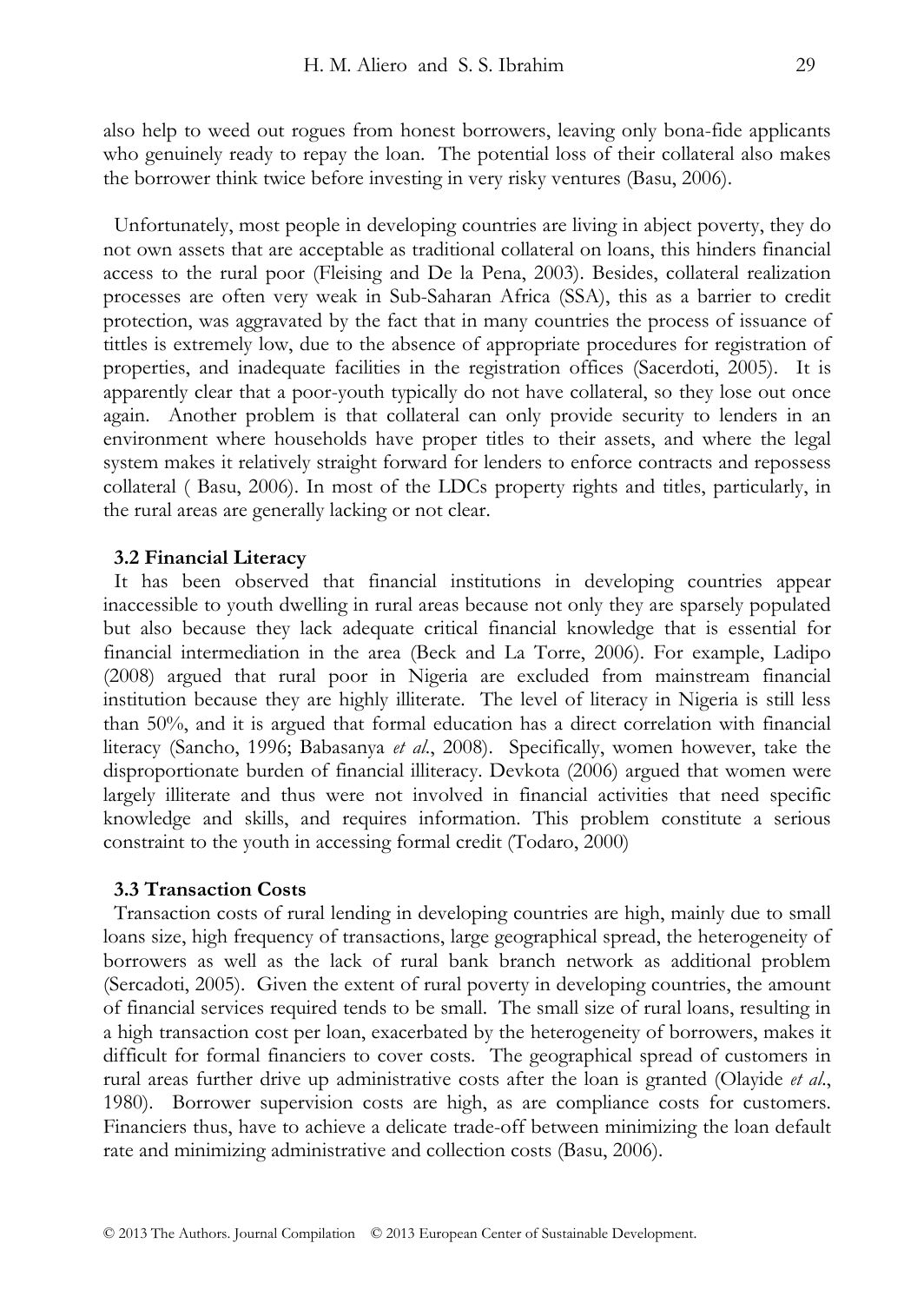The effect of transaction costs on financial service provision can be reinforced by network externalities, where the marginal benefit to an additional customer is determined by the number of customers already using the service (Classens, Dabos, Klingabile and Leavine, 2003). This is specifically relevant for payment systems, where benefits and demand increase as the pool of users expands. High transaction cost can trap a small financial system at a low level equilibrium because of the system's inability to reap the necessary scale economies and network externalities. Because of scale economies and network externalities, problems of access to payment and savings service in many developing countries are related to the oft-found triple problem of smallness – small transaction, small financial institution, and small market size (Beck and la Torre, 2006). In a "friction-less" world (i.e. one without asymmetric information and transaction costs) financial intermediation is not problematic and therefore the question of distinguishing between "good" and "bad" borrowers does not arise. All that matters then is whether a project is profitable or not. However, in reality, frictions prevail and lenders need to collect information about potential borrowers. Information being costly, it may be assumed that lenders try to minimize the costs involved in information-gathering (Anders, 2002). Unless a way is found to raise transaction volume to size scale economies, low-income clients with the need for small and few payment transaction would not constitute a profitable clientele for financial service provider.

## **3.4 Socio-economic Challenge**

More often gender and age were stressed in the literature among the factors that constraints access to credit especially in developing countries. Sabopetji and Belete (2009) argued that men customers have more access to finance than their women counterparts. Women are mostly poor and illiterate; perhaps they lack critical collateral to use for sourcing credit. They further reveal that over 90% of rural women had no access to formal financial services in rural South Africa. Similarly, Kaino (2005) discovered an insignificant proportion of women accessing financial services in rural Myanmar. It has been argued that, access to finance has the capacity to change women positively thereby enabling them to participate in productive economic activities and have control over their assets ((Naved, 1994; Zaman, 1999).

 On the other hand, age also poses considerable challenge to access to credit in Developing countries. Researchers revealed different direction about the influence of age on access to finance. On the one hand, Sabopetji and Belete (2009) contend that decision to take credit decreases with household age i.e. there is negative significant influence of age on access to finance. On the other hand, Kaino (2005) observed that age has a significant positive effect on access to finance implying that youths have greater chance of securing formal credit than ageing people. However, the reality is that youth in the lower age bracket (15 – 25years) hardly get loan in developing countries.

### **3.5 Interest Rate**

Another factor that exerts considerable challenges to access to credit is the rate of interest. Keynes argued that, investment is a decreasing function of interest rate. This implies that whenever interest rate rises up, investment will eventually fall, this is because with higher interest rate the possibility of making profit out of investment is very low,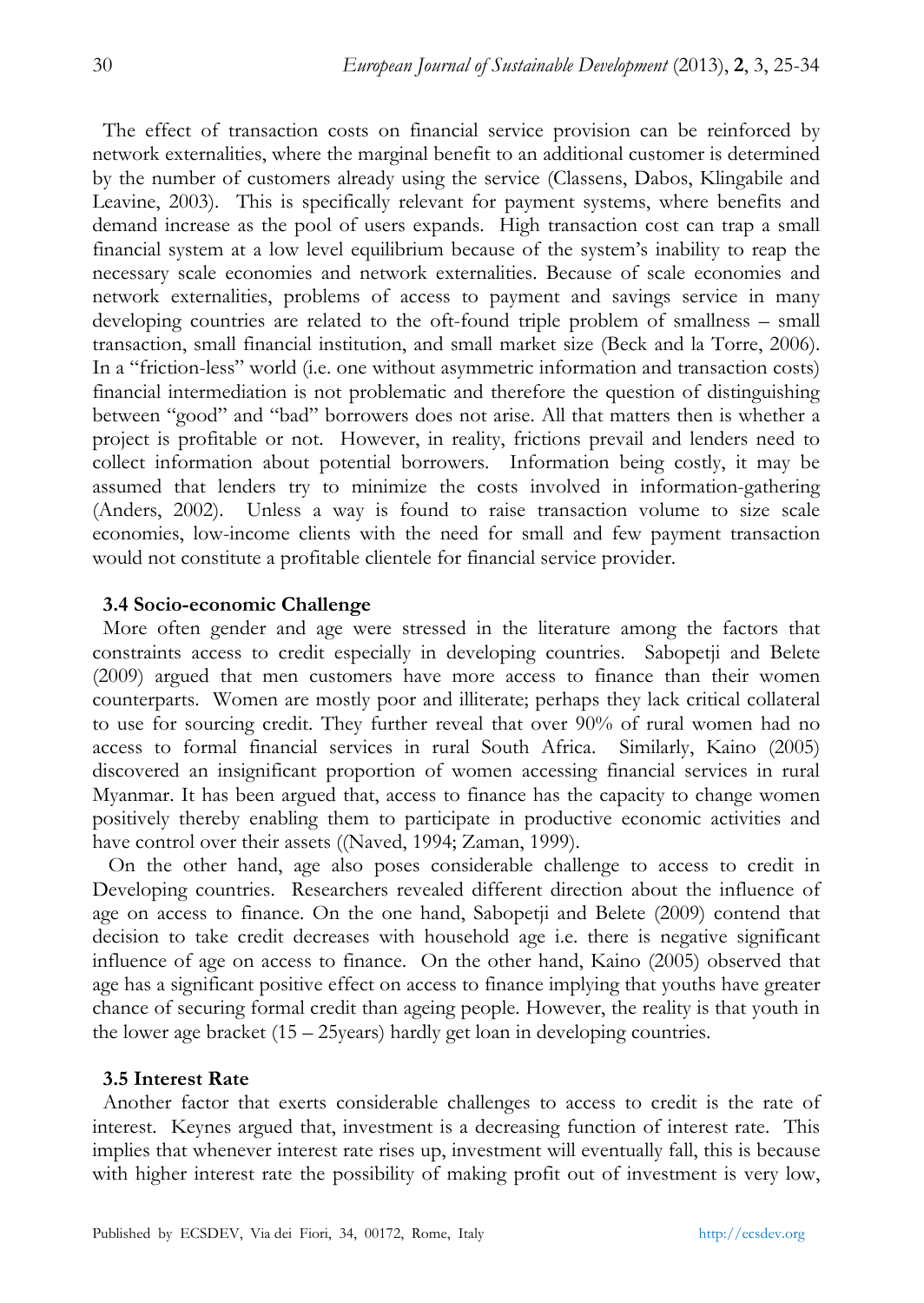hence high interest rate reduces the marginal efficiency of capital. Therefore as a rule of thumb, investors will like to borrow from banks at a lower interest rate.

On the contrary, bank charges interest to investors out of which certain percentage will be paid to savers as deposit rate. At higher deposit rate, saving will be attractive and similarly banks will extend more loans, but investors will reject further loans as interest rises. Higher interest rate discourages rural poor to deepen their financial access. Interest rates are very higher in developing countries especially, on micro-credits due to the higher administrative costs in relations to their scale of operations (Sacerdoti, 2005). It is very obvious that higher interest rates discourage borrowing.

## **4. Conclusion and Recommendation**

Robust economic growth cannot be achieved without financial deepening especially to the rural youth of developing countries. This will in turn free them from difficulties of lack of technical backstopping required for creativity. Access to credit especially, among youths could ensure that the youth are fully employed without any serious burden on the government, in addition once the credit so extended has been put into productive use they are sure of a reliable source of income which will in turn add to aggregate income, in the same vein, we are also limiting the social evils of youth unemployment. Possession of collateral is one of the major obstacles to the youths' access to finance; it is hereby recommended that an alternative arrangement for securing loans in the rural areas be initiated. In order to overcome these factors constraining the Nigerian youths from accessing formal bank credit, it is recommended that a special fund be created by the government. The fund should be entrusted with Microfinance banks in the country, which shall in turn extend the credit to desiring youths after assessing their application. We can also borrow the leave from the Bharatia Yuva Shakti (BYST) of India, which was launched in 1992. The main aim of the program was to help youths aged 18-35 to start business of their own. BYST provide the fund and business network as well as one-to-one mentoring (Subrahmanyam, 2011).

#### **Reference**

- African Development Bank (AfDB) (2011) Enhancing Capacity for Youth Employment in Africa: Some Emerging Lessons, *African Capacity Development Brief,* Vol. 2 Issue 2 December
- Anders, I.(2002). Access to Formal Finance in Kenyan Manufacturing. *Sin Working Paper Series*. W/p No.3. Pp3-29.
- Babasanya, B., Bolagun, O., Zungum, A. and Olowohunwa, J. (2008). Rural Development: An Approach to Poverty Alleviation in Nigeria. *International Journal of Economics and Development*, Universal Consortia. Pp.28-41.
- Bashir, U. (2008). Overview of Credit Delivery Channels in Nigeria. *Bullion Publication of Central Bank Of Nigeria*, Vol. 32, N0 1. Pp. 1-6.
- Basu, P. (2006). Improving Access to Finance for India's Rural Poor, *Directions in Development* No.36448, World Bank, Washington.D.C. Pp.1-88.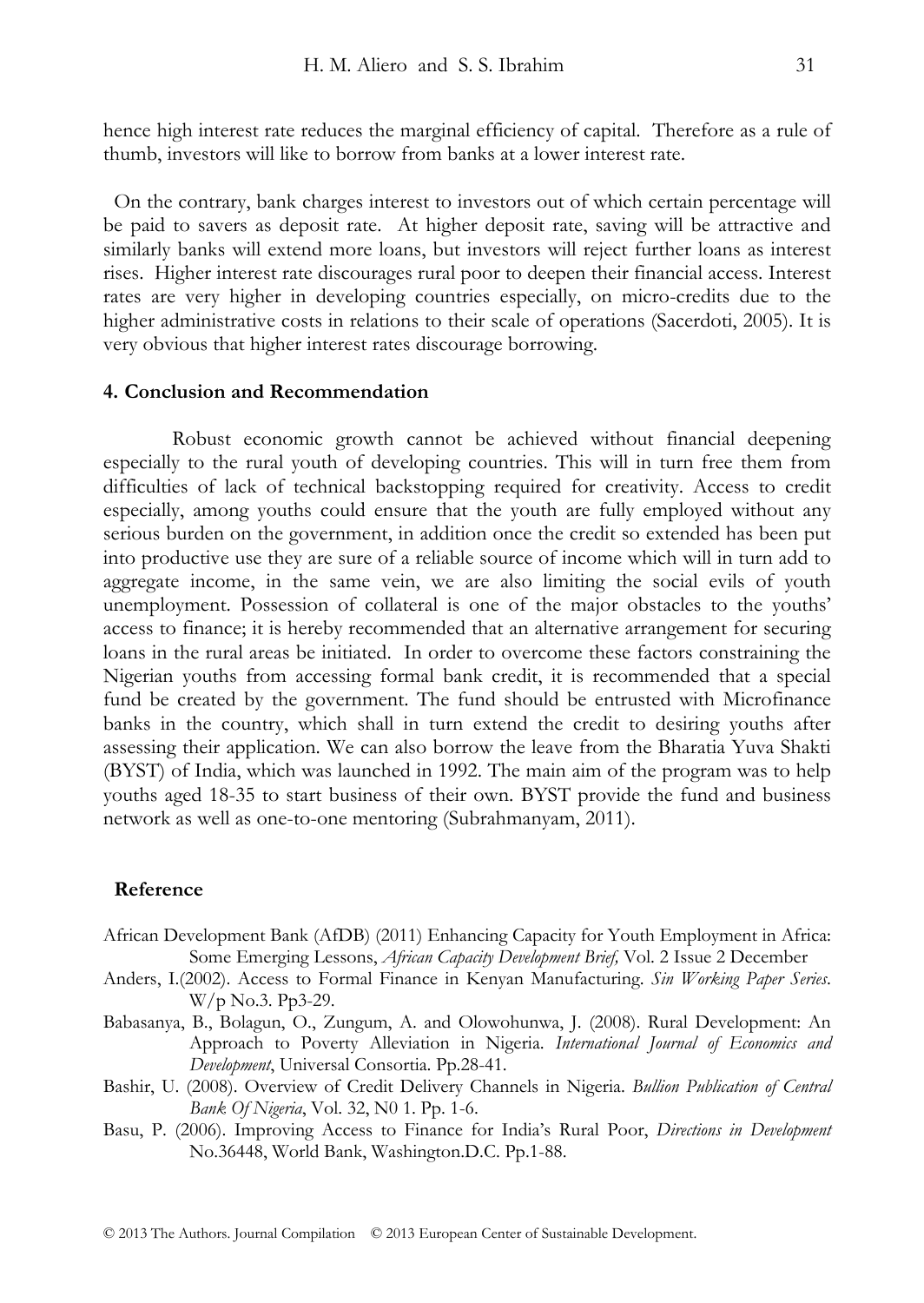- Beck T. and la Torre (2006). the Basic Analytics of Access to Financial Services, Paper at the Latin American Regional Study on Access to Finance, World Bank, Washington D.C. Pp1-49.
- Bungalawala, Zamila (2011) Young, Educated and Dependent on the Public Sector, Meeting Graduate Aspiration and Diversifying Employment in Qatar and the UAE, Brookings Doha Centre Analysis Paper No 4 December
- Burgess, R. and Pande, R.(2003). Do Rural Banks Matter? Evidence from the Indian Social Banking Experiment*. Research Paper*.3-8.
- Butler, W.A. and Cornaggia, J.(2008). Does Access to External Finance Improve Productivity? Evidence from a Natural Experiment. Paper Presented at International Seminar Held at Baylor University, USA. 2-9.
- Central Bank of Nigeria (2005).. Microfinance Policy, Regulatory and Supervisory, Framework for Nigeria, Abuja Nigeria Pp-2-33.
- Classens, S., Dabos, G.,Klingebile, D. and Laeven, L. (2003). The Growing Importance of Networks in Finance and its Effect of Competition, Nagurnay, A. (Ed): Innovations in Financial and Economics Networks, Edward Elgar Publishers, Northampton. Pp110-135.
- Coenjaerts, C., C. Ernst, M. Fortny, and D. Rei (2009) Youth Employment in "Promoting Propoor Growth" OECD
- De la Torre, A. and Schmukler, S. (2006). Innovative Experience in Access: Market Friendly Roles for the Visible Hand. *Latin America Regional Study*. World Bank. Pp12-17.
- Devkota, D. (2006). Access to and Control over Household Resources: a Consistency Check Using Gender Analysis and Household Survey Data. *Journal of Agricultural Research*. Vol.7. No1. Pp99-107.
- Dromel, N. L. , E. Kolakez and E. Lehmann (2010) Credit Constraints and the Persistence of Unemployment, *Labour Economics,* 17, pp 823-834
- Egwuatu, B. (2008). Reducing Poverty through Better Credit Delivery: The Asian Experience. *Bullion, CBN*. Pp8-14.
- Fleising, H. and De la pena, N. (2003). Legal and Regulatory Requirements for Effective Rural Financial Markets, "Paving the Way Forwards": an International Conference on Best Practice in Rural Finance. Washington D.C. Pp12-16.
- Gonzalez-Vega, C. (2003). Deepening Rural Financial Markets: Macroeconomic, Policy and Political Dimensions. "Paving the Way forward": an International Conference on Best Practices in Rural Finance. Washington. D. Pp3-52.
- Hicks, John. R., (1969). *A Theory of Economic History.* Oxford, Calderon Press.
- Ibrahim, S. S. (2011), an Investigation into the Determinants of Access to Finance in Rural Areas of Katsina State. Unpublished M.Sc. Dissertation, Usmanu Danfodiyo University, Sokoto.
- IPAR (2007). Poverty Reduction Through Enhanced Access to Financial Services: Case Study of Botswana, Kenya and Namibia. *Occasional Paper* No.010/2007.
- Jimba, D. I. (2007), Exigencies of Youth Empowerment for Sustainable Development in Nigeria. In Agwuama (Eds), the Contemporary Issues and the Challenges of Sustainable Development in the New Millennium: the Nigerian Experience.
- Kaino, T. (2005). Rural Credit Market in Myanmar: A Study of Formal and Non-formal Lenders. *Asian Journal of Agriculture and Development*. Vol.4. No.1. Pp.3-15.
- Ladipo, M. (2008). Enhancing Financial Innovation and Access. Results of survey of Nigerian Adult Population. Pp2-8.
- Nasr, S. (2006). Access to Finance and Economic Growth in Egypt. A Report on Middle East and North Africa. The World Bank. Washington D.C. Pp.40-180.